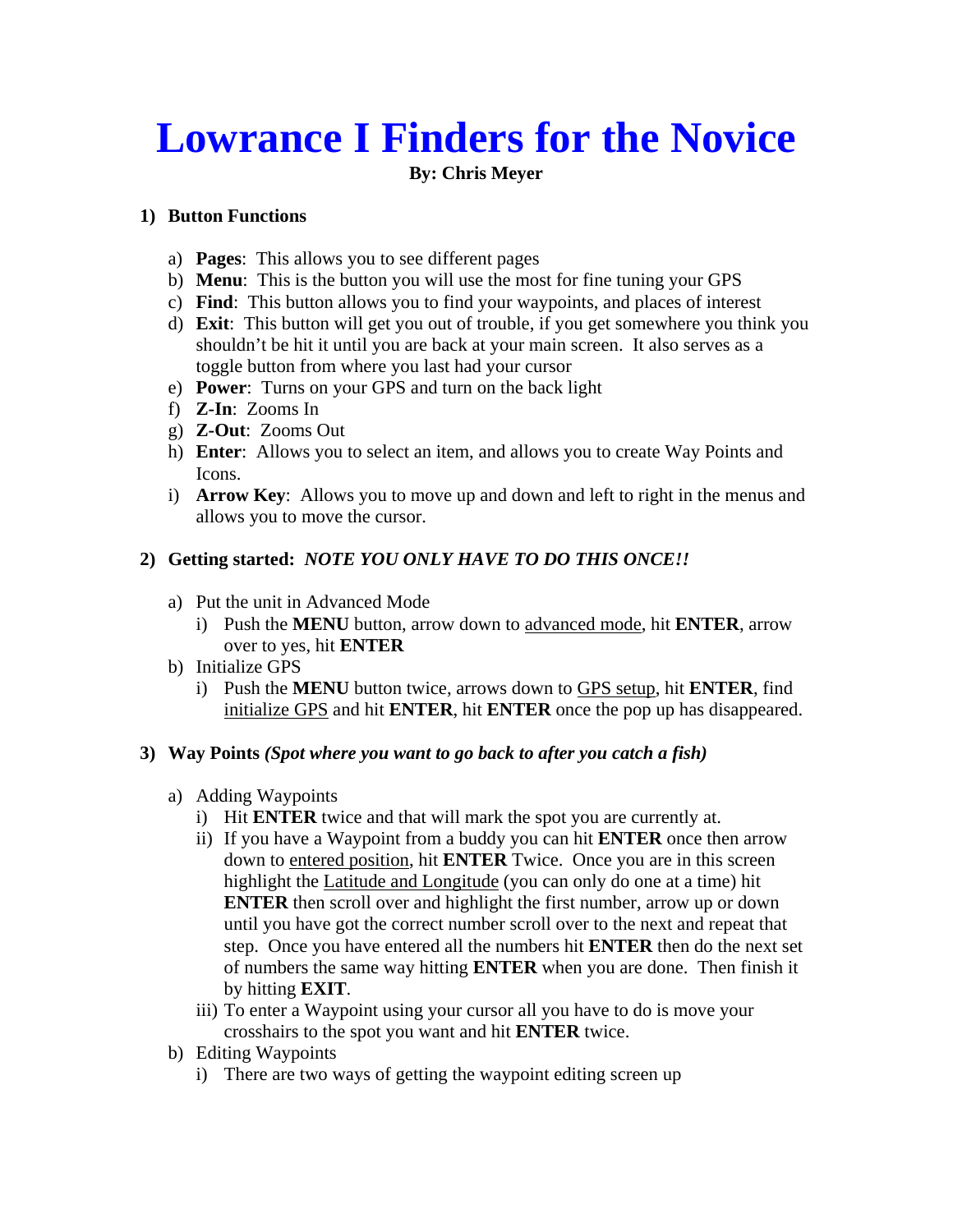- (1) Move your cursor over the waypoint you want to edit, once it is highlighted hit **FIND** then hit **ENTER**.
- (2) Hit **FIND**, scroll down to waypoints then hit **ENTER** twice and find the waypoint you want to edit
- (3) Once you have up this screen there are several options at the bottom of the screed you can highlight by scrolling over to the right or left.
- (4) Edit Name: Hit **ENTER** Then using the Up and Down arrows scroll through and find the letter you want, to move over to the right push the arrow to the right, and scroll up and down to correct letter. Hit **EXIT** when you are done.
- (5) Edit Symbol: Hit **ENTER**, this allows you to change your symbol or "Icon" Once you have selected the one you want hit **EXIT**
- (6) Delete: Hit **ENTER**, then chose yes by hitting the left arrow key then hit **ENTER**

### **4) Adding Icons**

- a) Icons are almost like waypoints only there is no coordinate assigned to them and you can't name or edit them, only delete them.
	- i) To add Icons hold the **ENTER** button, select the symbol you want then hit **ENTER**.
	- ii) To Delete Icons you have to hit **MENU** scroll down to Delete and hit **ENTER**. Then select delete from map and hit **ENTER**. Move your cursor over the Icon you want deleted and hit **ENTER**.

# **5) Trails**

- a) Hit **MENU** twice. Scroll down to my trails and hit **ENTER**. Now you have a couple options you can do. You can scroll left or right for New Trail, Delete All, and Trail Options. And scroll down for your current trails.
	- i) Selecting new trail you can do just what it says start a new trail by hitting **ENTER**
	- ii) Delete All does just want is says it will erase all the trails on your plotter screen just by hitting **ENTER**
	- iii) Trail Options isn't used a whole lot except for the option of weather your trail flashes or is constant. To change this you just have to scroll to the flash trails box and if you want them to flash hit **ENTER** and the box will have an  $\underline{X}$  in it, if you don't want it to flash hit **ENTER** until the X is gone.
	- iv) If you scroll down to your current trail and hit **ENTER** it will bring up a screen that will allow you to do several things to the current trail.
		- (1) If you have the trail selected as active it will plot the course you are on and save it on that trail. If you choose it to not be active it will quit marking a trail on your plotter screen.
		- (2) You can choose whether you want the trail to be visible. If you choose not to have it visible it will still plot the trail as you are moving but you wont be able to see it until you put and X in the box by hitting **ENTER**